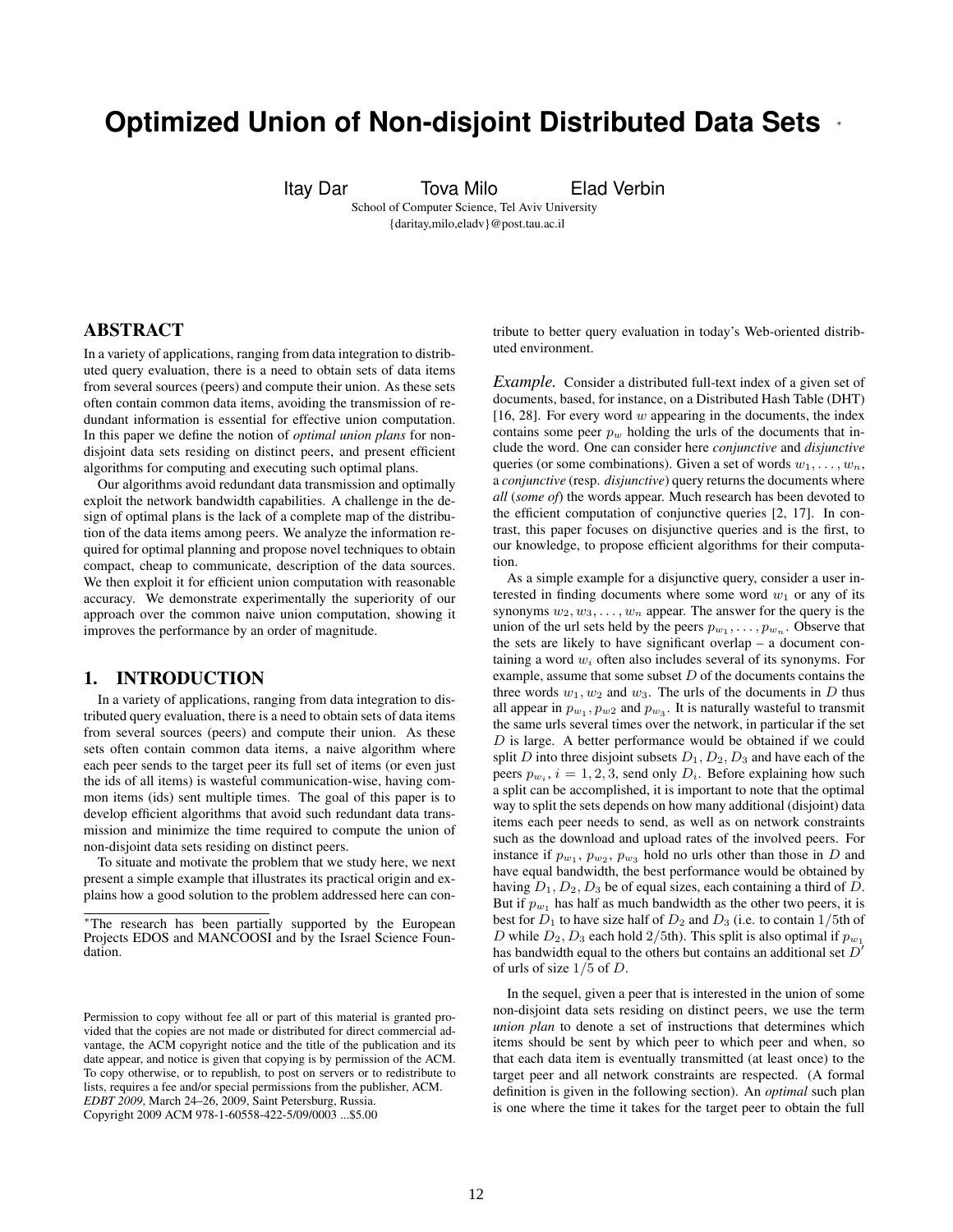union set is minimal. We will see below that for every union request there exists an optimal plan which identifies peers holding common item sets, splits those sets into disjoint subsets, and has each peer transmitting its (disjoint set of) items to the target peer in a manner that best exploits the network capabilities.

A key challenge in the design of such an optimal union plan is the lack of a complete map of the distribution of the data items among peers. A peer typically knows what items it holds but rarely knows what is held on each of the other peers. To analyze what information is needed for optimal planning we first consider an "ideal" scenario where each peer knows precisely what is held by other peers, and provide an efficient algorithm for computing an optimal union plan in this setting. Gathering precise such information is costly. However, we will see that if one is willing to slightly compromise the optimality of the plan or the accuracy of the union result, it is possible to get a compact, cheap to communicate, description of the data sources that allows for efficient union computation with reasonable accuracy. Indeed, in many real life scenarios, some imprecision in the union result is tolerable. This is the case ,for instance, when the result is used to compute some statistics/approximated aggregate function on the queries data. Similarly, if the data sets to be unioned originate from a Web search, hence are typically incomplete to start with, and important information is likely to be repeated in several distinct items, (e.g. important news are likely to be reported in several news articles, important web sites may have several of their main pages occurring in the result), the risk of missing some occurrences may be acceptable.

Before presenting our algorithms, let us briefly consider a related problem. More related work appears in Section 6.

*Sets reconciliation.* A restricted version of the problem that we study here, called *sets reconciliation*, was introduced in [24]. It focuses on computing the union of a *pair* of item sets. Given a pair of hosts  $A$  and  $B$ , each with a set of length  $b$  bit strings, these works propose an array of algorithms to allow both hosts to determine the union of the two sets with a minimal amount of communication. Both exact and approximated computations were considered, with applications to a variety of domains including PDA synchronization, routing table maintenance, and gossip-based content delivery protocols[23]. A key difference from the present work is that we consider here the union of an *arbitrary, possibly large, number of sets* held on distinct peers, and the result is required by a different *target peer*. While some of the techniques used for pairwise sets reconciliation are naturally still useful here, we will see that the need to handle multiple sets introduces new challenges, requiring a tighter, more global coordination of the peers. For instance, while network constraints do not play a central role in existing algorithms for sets reconciliation (data is simply sent from one peer to another at the maximal rate allowed by the upload and download rates of the peers), when several peers wish to send data to a single target peer, a more careful bandwidth distribution is required to guarantee optimal performance.

*Results.* The contributions of this paper are the following.

- We introduce a simple generic model for describing union plans and formally define the notion of an optimal plan.
- To understand what information (on the content of the peers and the correlations among them) is needed to derive an optimal union plan, we first consider a scenario where full knowledge about the distribution of data items among peers is given and design an efficient algorithm for computing optimal union plans in such setting.
- As gathering such precise data is costly, we propose two heuristics, one for reducing the number of correlations among peers to be considered (at the expense of compromising the optimality of the plan) and the second for gathering compact, cheap to communicate, description of the data sources (at the expense of compromising the accuracy of the union result).
- To evaluate the effectiveness of our algorithms and heuristics, we have implemented them and conducted an experimental comparative study of their performance. Our experiments show that, compared to a naive union, our techniques can improve the performance by an order of magnitude, yielding only very marginal error.

*Problem setting.* We consider here multi-set union with the number of sets in the union ranging from two to hundreds. We assume that the query (target) peer knows the set peers and that can be direct communication between any pair of peers (set or query). This is a common assumption in the implementation of DHT-based applications where an overlay network (e.g. ring- or tree-shaped) is used to locate peers, but once a required peer is identified, the data transfer to the target is performed in a direct manner [20]. We focus here on ad hoc query answering, where the response time is expected to be short. Consequently, it is likely for the bandwidth constraints not to change much throughout this short time interval, and this is what we assume here. We also assume that failures are handled by the underlying data communication layer (e.g. the DHT layer in the above example).

The paper is organized as follows. In Section 2 we define optimal union plans and highlight a central property that is used in Section 3 to develop an efficient algorithm for deriving optimal plans. In Section 4 we present two heuristics for gathering compact information that allows for the derivation of (approximated variants of) such plans. Section 5 describes the algorithms implementation and experiments. Finally, Section 6 concludes with related work.

#### 2. PRELIMINARIES

We start by presenting the basic formalisms used throughout the paper and introduce the notion of (optimal) union plan. We then present in the next section an algorithm for computing such plans.

To simplify we assume that all data items are of approximately the same size. Similar development can be done for the case where items of different types have different sizes. Time is viewed in a discrete manner and each time unit represents a communication round. A point in time is represented by a positive integer describing the number of time units that had passed since the beginning of the communication. Our measurement of cost for a union computation is in terms of the time it takes for the target peer to receive all data items. The bandwidth constraints of a given peer are modeled by the number of items it can send/receive in one time unit.

To make this more precise we use the following notation. Let  $D$ be a domain of data items and let  $P$  be a set of peers. The number of items that a peer  $p \in P$  can receive (resp. send) in one time unit is denoted  $download(p)$  (resp.  $upload(p)$ ). For simplicity we assume that  $download(p)$  and  $upload(p)$  are positive natural numbers. The set of items from  $D$  that a peer  $p$  holds is denoted  $items(p)$ . The union of the item sets held by peers in  $P$  is denoted the terms (p). The union of the help sets held by peers in P is denoted<br>items (P), namely items (P) =  $\bigcup_{p \in P}$  items (p). For a set s (of items or peers), we use below  $|s|$  to denote the set's cardinality.

A *union plan* is a set of instructions that describes which items are sent by which peer to which peer and when, so that all network constraints are respected and each data item in  $items(P)$  is transmitted eventually, (at least once), to the target peer. An *optimal*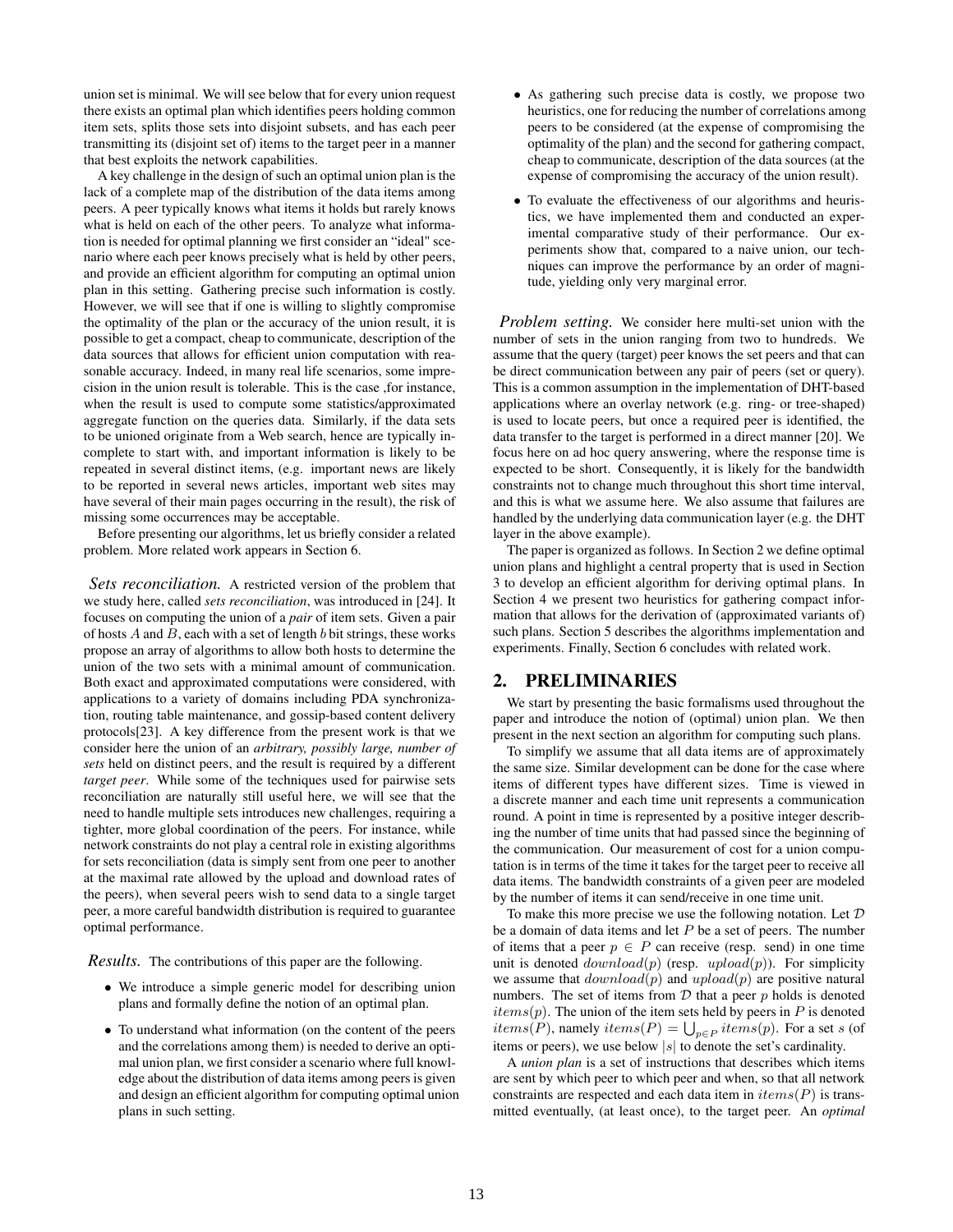such plan is one where the time it takes for the target peer to obtain the full union set is minimal.

DEFINITION 2.1. *Given a set* P *of peers and a distinct target peer*  $p_0$ , *a* union plan U *(for* P *and*  $p_0$ *) is a set of quadruples of the form*  $(t, p, \hat{p}, d)$ *, where t is a time point,*  $p, \hat{p} \in P$  *are two peers, called the* sending *and the* receiving *peers, resp., and*  $d \in \mathcal{D}$  *is a data item sent from p to*  $\hat{p}$  *at time t. We assume that the following conditions hold.*

- *The upload (resp. download) bandwidth constraints of all peers are respected. Namely for all* t *and* p*,* U *contains at most* upload(p) *(resp.* download(p)*) tuples with time* t *and having* p *as the sending (resp. receiving) peer.*
- *A peer can send only data items that it originally held or had previously received. Namely*  $\forall (t, p, \hat{p}, d) \in U \quad d \in$  $(items(p) \cup \{d' \mid \exists t'p', (t', p', p, d') \in U, t' < t\})$
- All data arrives at the target peer, i.e.  $\{d \mid \exists t \ p \ (t, p, p_0, d) \in$  $U$ <sup>}</sup> = *items*(*P*).

We use  $time(U)$  to denote the maximal time point in the plan  $U$ . U *is called an* optimal *union plan if there is no other* U <sup>0</sup> *with*  $time(U') < time(U)$ .

In general, a union plan allows items to be sent indirectly to the target peer via other peers, and the target may receive the same item several times. A *direct* union plan is one where all items are sent directly to the target, namely for all  $(t, p, \hat{p}, d) \in U$ ,  $\hat{p} = p_0$ . A *non redundant* plan is one where each item is received by the target exactly once. The following Proposition shows that when searching for an optimal union plans it suffices to consider *direct*, *non redundant* plans.

PROPOSITION 2.2. *For every set* P *of peers and a target peer* p0*, there exists an optimal union plan that is direct and non redundant.*

PROOF. (Sketch) Clearly, any optimal plan  $U$  can be transformed into a non redundant plan  $U'$  by simply removing from U the transmission, to the target, of all items that it had previously received. To show that each non redundant plan can be turned into a non redundant direct one, we first observe that non redundant union plans can be "minimized" by (1) removing unnecessary transmissions of data items d from a peer p to peer  $p'$  if  $p'$  already holds d, and then (2) removing (recursively) all the transmissions of items to peers that do not send the items further. It is easy to see that in such a minimized optimal plan U", the subset  $I_p \subseteq items(p)$  of items that each peer p sends are all disjoint. (In addition to this subset  $I_p$ ,  $p$  may send additional items that it received from other peers). So the plan  $U$ " must also be an optimal union plan for this set of disjoint  $I_p$ 's. (Or else we could have used their optimal union plan to obtain a better plan for our data, in contradiction to the optimality of  $U$ "). To conclude the proof, we use the fact (proved in Theorem 3.5 in the following section) that for *disjoint item sets* there always exist a *direct* optimal plan. As this plan is equivalent time-wise to the plan  $U$ " (both being optimal) we can replace  $U$ " by this direct plan to obtain a direct, non redundant optimal plan for our original P and  $p_0$ .  $\Box$ 

The above proposition is important since it implies that all we need to do, in order to find an optimal plan for  $P$  and  $p_0$ , is to find for each peer  $p \in P$  a subset  $I_p \subseteq items(p)$  of its items such that (1) the subsets chosen for the different peers are pairwise disjoint,

(2) together they include all the items in  $P$ , and (3) the optimal union plan for these chosen disjoint  $I_p$ 's is of minimal time.

The algorithms presented in the following sections follow precisely this route.

# 3. OPTIMAL UNION PLANS

Before presenting our solution, note that the problem that we study here can be viewed as some sort of *scheduling problem* [26] where each data is a task which can be performed only by the peers holding it, with the network constraints acting as scheduling constraints. A common technique for solving scheduling problems is by reduction to a network flow problem [26]. Indeed, the first ingredient of our solution, presented below, uses network flow. A key challenge however that needs to be addressed in our setting is the large number of data items. An algorithm polynomial in the number of tasks (data items), which would be considered reasonable for standard scheduling problems, is impractical here. An additional difficulty here comes from the lack of a global map of which peers hold each data item (i.e. can perform the task).

To understand what information (on the content of the peers and the correlations among them) is needed for deriving an optimal union plan, we first consider a scenario where full knowledge about the distribution of data items among peers is given, and design an efficient algorithm for computing optimal union plans in such setting. Our algorithm consists of two steps. The first, called AssignData, considers data items that reside in several peers, and chooses for each item a unique peer that will send it to the target peer. For efficiency, AssignData does not treat each item individually but rather considers each subset of items residing on the same set of peers (and on no other peers) as an "equivalence class" and splits each class into disjoint subsets to be transmitted by the individual peers. Once the "best" assignment of items to peers has been determined, the second step, called SendData, determines in what order the peers should send the data they are responsible for so that the overall transmission time is minimized. We detail below each step, then prove that the resulting union plan is indeed optimal.

#### 3.1 AssignData

AssignData uses a CheckTime subroutine that, given a set P of peers, a target peer  $p_0$  and a time t, checks whether it is possible to find for each peer  $p \in P$  a subset  $I_p \subset items(p)$  of its items such that (1) the subsets chosen for the different peers are pairwise disjoint, (2) together they include all the items of  $P$ , and (3) the optimal union plan for the subsets is of time  $t$  or less. We call a set of  $I_p$ 's satisfying the above requirements a *split* (of time t). To find an optimal union plan, AssignData will find the smallest  $t$  for which CheckTime returns a positive answer.

Let us first explain how CheckTime works. As mentioned above, the algorithm views each subset of items residing on the same set of peers (and on no other peers) as an "equivalence class". It reduces the problem of checking if a split of time  $t$  exists, to a Max-Flow problem [3] on a network (flow graph) whose nodes represent the equivalence classes and whose edges (and their flow capacity) represent the amount of data that can be transmitted by the peers in  $t$  time units.

*Flow graph.* An example flow graph is depicted in Figure 1. We first describe how such graphs are constructed, in general, and then explain this specific example. Given a set  $P$  of peers, a target peer  $p_0$  and a time t, we construct the following flow graph. The graph has five layers. The first layer consists of a single *source* node. The second layer represents the equivalence classes of data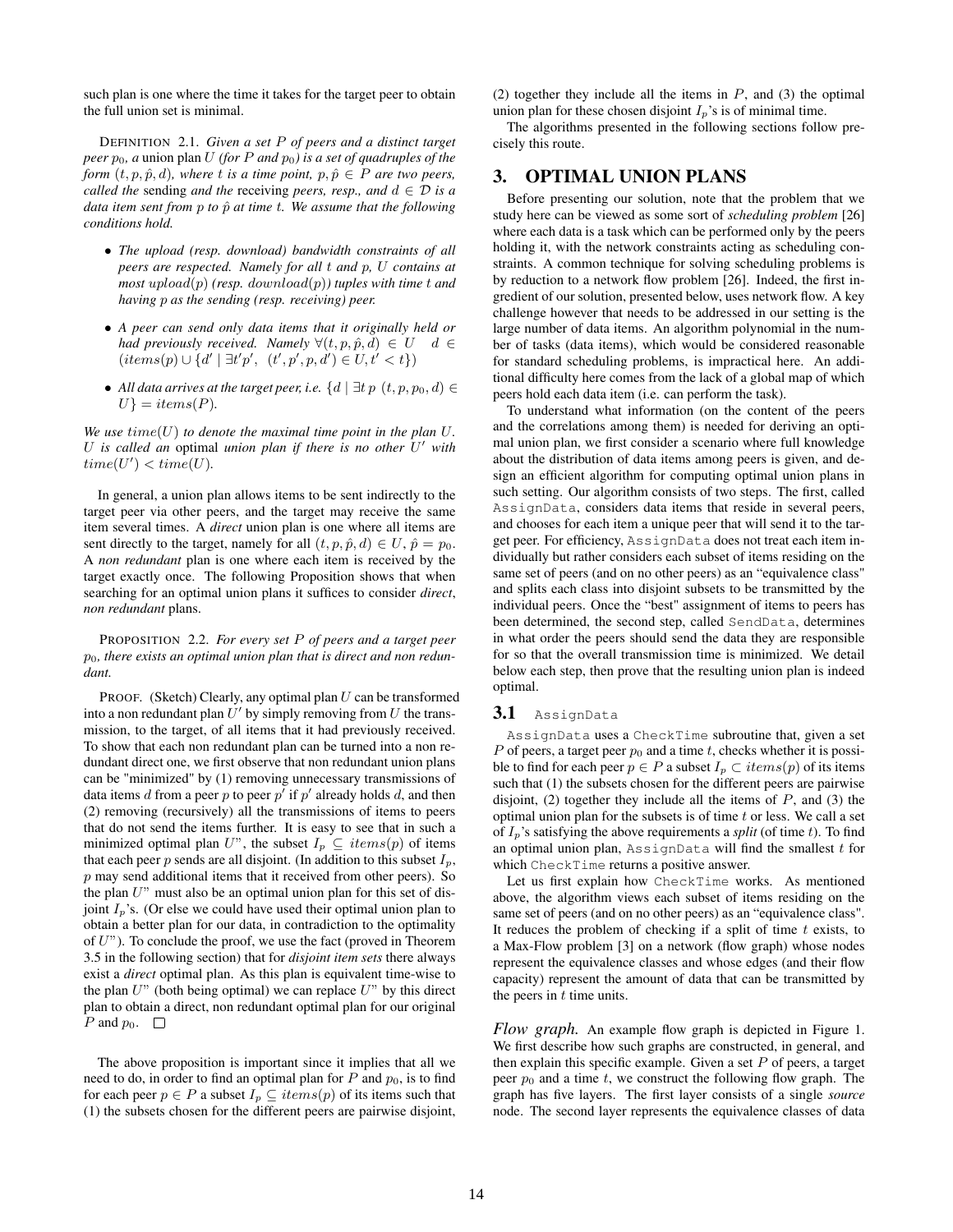items, and has one node per each (non empty) set of items which all reside on the same set of peers and on no other peers. Note that the number of such nodes (equivalence classes) is bounded by  $min(|items(P)|, 2^{|P|})$ . The third layer represents the peers and has one node per each peer  $p \in P$ . The fourth layer consists of a single node representing the target peer  $p_0$ . Finally, the last layer consists of a single *sink* node.

The *source* node has outgoing edges to all the equivalence class nodes. The capacity of each such edge describes the number of items in the pointed equivalence class. Since each distinct item participates in a single such class, the total capacity of the edges is equal to the number of distinct items in P, i.e.  $= |items(P)|$ . Every equivalence class node has outgoing edges to each of the peers containing the class's elements. (The edge models the fact that each such peer may send elements of the class). The capacity of each edge, again, describes the number of items in the class. Every peer node has an outgoing edge to the target node. For a peer  $p$ , the capacity of the edge describes the maximal number of items that can be uploaded, from  $p$  to the target peer  $p_0$ , in  $t$  communication rounds, namely =  $t \cdot (\min(upload(p),download(p_0))$ . Finally, an edge from the target to the *sink* node describes the number of items that can be received by the target peer  $p_0$  in t communication rounds, and has capacity  $t \cdot download(p_0)$ .

We next run a standard Max-Flow algorithm (e.g. the pushrelabel algorithm [3]) on the network, to find the maximal flow that can arrive to the sink. If it equals  $|items(P)|$  (or in other words, all items sent by the source can arrive to the sink), we conclude that a split (of time  $t$ ) indeed exists.

EXAMPLE 3.1. As a simple example consider three peers,  $p_1, p_2, p_3$ , *each holding a set of data items, and a peer p<sub>0</sub> interested in their union. The upload rate of*  $p_1, p_2$  *and*  $p_3$  *is 2 data items per time unit. The download rate of*  $p_0$  *is 3 items per time unit. Assume that there are* 150 *items that reside only on* p1*,* 100 *items that reside only on* p<sup>2</sup> *and* 60 *items residing only on* p3*. Additionally, there are* 100 *items that reside on both*  $p_1$  *and*  $p_2$  *(but not on*  $p_3$ *) and 10 items that reside on all three peers. There are no items that reside only on*  $p_1$  *and*  $p_3$  *and also none that reside only on*  $p_2$  *and*  $p_3$ *. The overall number of distinct items held by the three peers is thus* 420*.*

*The network graph constructed for the peers is depicted in Figure 1. The number attached to each edge describes its flow capacity. (Ignore for now the numbers in parenthesis). Clearly, for every time* t < 140 *the maximal flow that the network can pass is smaller than* 420*. (This is evident by the fact that the capacity of the edge from*  $p_0$  *to the sink, for*  $t < 140$ *, is strictly less than* 420*. For* t = 140 *a maximal flow of* 420 *does exist. Indeed there are several possible such maximal flows, and one of them is depicted in the Figure - the numbers in parenthesis attached to each edge in the figure describe the flow passed by the edge in one such possible maximal flow. We thus conclude that a split of time* 140 *exists.*

*Deriving a split.* The split itself is easily derived from the flow assigned to the edges connecting the equivalence class nodes to the peer nodes: for every equivalence class, the flow  $f_p$  on the edge pointing to a peer  $p$  indicate how many class members are assigned to p. W.l.o.g. assume that the items in each equivalence class are ordered (otherwise we can simply apply some hash function to their ids/content and order them according to the hash value). Also assume that there is some order on peer ids. Now, for each equivalence class, the first peer in this order is made responsible for the first  $f_{p_1}$  items of the equivalence class, the second peer for the following  $f_{p_2}$  items, and so on. Consequently, the set  $I_p$  of elements

that a peer  $p$  is assigned consists of the subsets, from the various equivalence classes, that were assigned to p.

EXAMPLE 3.2. *To continue with the above example, every possible maximal flow solution for the network corresponds to one possible split. For instance, for the flow assignment in Figure 1, a split is obtained by (1) assigning to* p<sup>1</sup> *(resp.* p2*) half of the 100 elements that reside on both*  $p_1$  *and*  $p_2$ *; (* $p_1$  *gets the first half of the elements and* p<sup>2</sup> *the second half, for some arbitrary order of the elements), and (2) assigning to* p<sup>3</sup> *the 10 elements that reside on all the three peers. Consequently,*  $p_1$  *will be responsible for sending to*  $p_0$  200 *elements,*  $p_2$  *will send* 150 *elements, and*  $p_3$  *70 elements, (all sets pairwise disjoint).*



Figure 1: Max-Flow network for time  $t$ 

The time complexity of the algorithm is polynomial in the size of the network (determined by the number of equivalence classes and the number of peers). Its correctness is stated below. We omit the proof for space constraints.

THEOREM 3.3. *Given a set* P of peers, a target peer  $p_0$  and a *time* t*,* CheckTime *computes for* P *a split of time* t *iff one exists, and declares failure otherwise.*

*Finding a Minimal t.* To conclude we only need to find the minimal time  $t$  for which such a split exists. Observe that the value of this minimal  $t$  is bounded from below by the download rate of the target, and bounded from above by the minimum upload rate of the peers. Namely,

$$
\frac{|item(P)|}{download(p_0)} \leq t \leq \frac{|item(P)|}{\min(download(p_0), \min_{p \in P} upload(p))}
$$

Thus, to find the minimal  $t$  we can perform a binary search on this interval, running CheckTime for each tested  $t$ , (overall, a logarithmic number of times), and finding the minimal one for which a split exists.

#### 3.2 SendData

The above algorithm tells us which (disjoint) subsets of items should be sent by each peer. Now, to derive an optimal union plan, we only need to determine in what order the peers should send this data. Or in other words, we need to derive an *optimal union plan* for the *disjoint item sets*. Before presenting our algorithm, let us first look at a simple example that demonstrates that the order in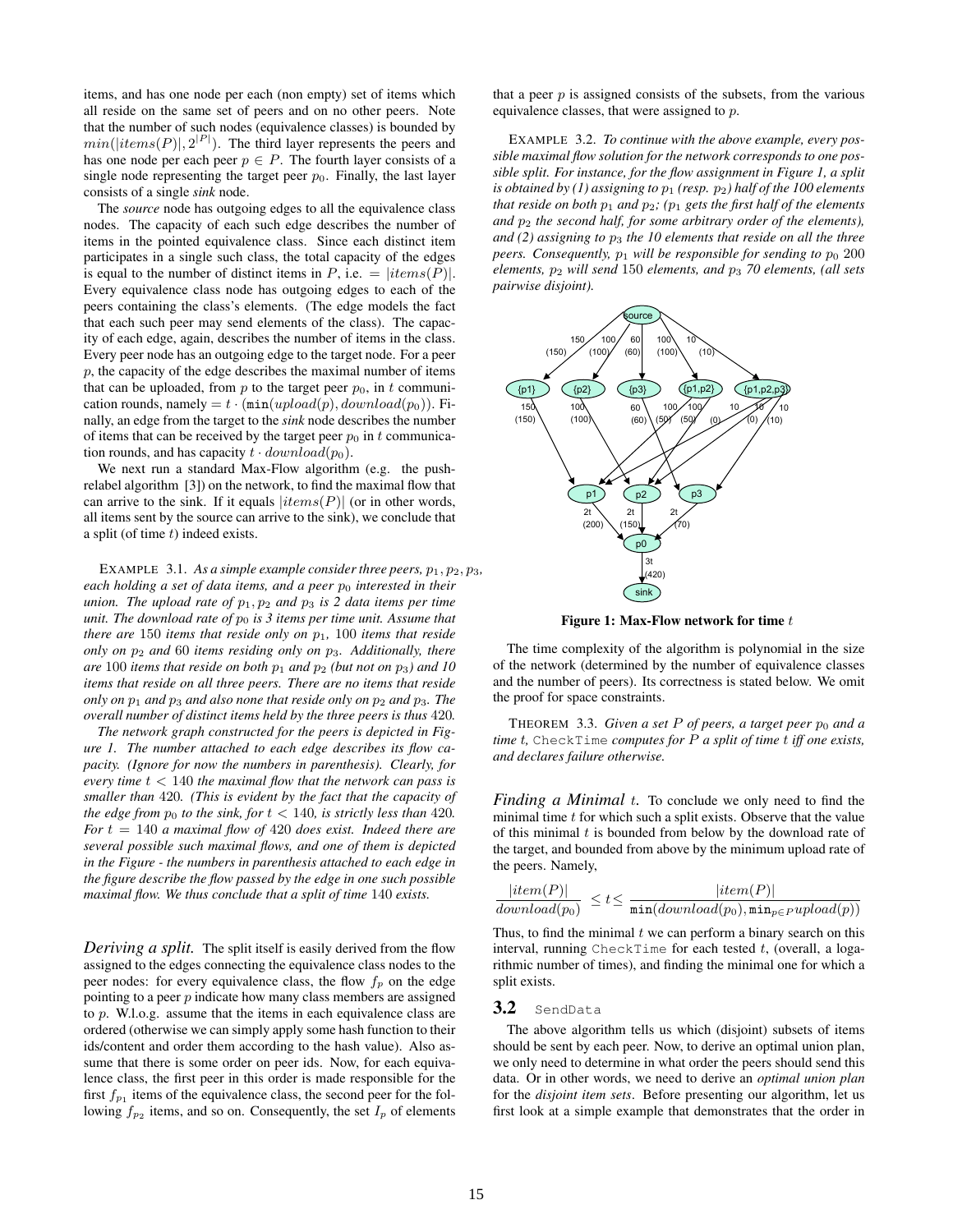which data is sent indeed matters. The example will also be useful to illustrate how our algorithm works.

EXAMPLE 3.4. *Continuing with the scenario of Example 3.2, the peers*  $p_1, p_2, p_3$  *need to send to*  $p_0$  *three disjoint sets of data items.*  $p_1$  *has* 200 *items to send,*  $p_2$  *has* 150 *items and*  $p_3$  70 *items. Recall that the upload rate of each peer is* 2 *items per time unit* and the download rate of the target peer  $p_0$  is 3 items per time unit. *Consider first a naive union plan* U<sup>1</sup> *where the peers transmit their data to*  $p_0$  *in a simple round-robin fashion, where, in each round, the download capacity of the target is equally shared among them. The data transmission here will take* 154 *time units: At the first* 70 *rounds all peers send one item per time unit, in parallel. Then, only peers*  $p_1$  *and*  $p_2$  *send data, (as*  $p_3$  *had finished sending all its data), sharing equally the bandwidth - in one round one peer sends 2 items and the other peer 1 item, then they alternate. This continues for 53 rounds, till p<sub>2</sub> also finishes sending its data. Finally, in the last 26 rounds*  $p_1$  *sends its remaining data. A better planning, however, can yield better performance. Consider an alternative union plan*  $U_2$  *where for the first 50 time units*  $p_1$  *sends data at its full upload rate (i.e. 2 items per time unit) and p<sub>2</sub> at half speed (namely 1 items per time unit). At the end of this they are left with* 100 *items each. Now, for 20 time units they share the bandwidth equally - in one round one peer sends 2 items and the other peer 1 item, and then they alternate. At the end of this all three peers have each* 70 *units left, which they can send in parallel in 70 time units, yielding a total transmission time of just 140 units. In this example the time saving of* U2*, relative to the previous naive plan* U1*, is not too big because our example contains, for simplicity, only very few data items. In practice, as we shall see, results on real-life scenarios demonstrate significant time reduction.*

Given a set P of peers holding *pairwise disjoint* item sets, and a target peer  $p_0$ , the algorithm SendData depicted in Figure 2 computes an optimal union plan for  $P$  and  $p_0$ . The plan that it derives is a *direct* one, namely all peers send their data directly to the target. Its optimality (proved below) thus demonstrates that if the peers' data sets are disjoint, then there is a *direct* optimal union plan for them.

*The Algorithm.* To simplify the presentation we first present a simplified version of the algorithm, then explain how it can be optimized. The algorithm SendData works iteratively, in a greedy manner. At each iteration it identifies peers that are a bottleneck, namely where the time required to send their remaining data to the target is maximal, and allocates bandwidth for them. Since a peer  $p$  cannot upload data to the target at a rate higher than the target's download rate, we assume below, for simplicity, that for every  $p \in$  $P, upload(p) \leq download(p_0)$ . We use the following notations.  $t$  denotes the time (initially 0) and  $U$  denotes the constructed union plan (initially empty). For a peer p,  $\sharp items(p)$  denotes the number of items remaining for  $p$  to send. At the beginning of the algorithm,  $\exists items(p) = |items(p)|$  and it decreases when items are sent out. The algorithm continues as long as there are still some items left to send (line 6). The time required for a peer  $p$  to send all its remaining data to the target (assuming it is the only peer exploiting the target's bandwidth) is denoted  $time_to\_ finish(p)$ . Note that at each point in time  $time\_to\_f inish(p) = \frac{t}{time}$   $p)/upload(p)$ .

At each iteration the algorithm selects the peers with highest  $time_to_f inish$  to send data in the current communication round, and instructs them how much data to send.  $\sharp send(p)$  denotes the number of items that a peer  $p$  is instructed to send. It is initialized to be zero and increases, if the peer is selected. Peers with maximal

```
SendData(input: P, p_0; output: U)
1 t := 0; U := \emptyset;<br>2 for each p \in F2 for each p \in P<br>3 filters(p) =
 3 ]items(p) := |items(p)|;
4 time_to_finish(p) := \frac{\# items(p)}{\# thensh(p)};
 5 end for
 6 while there exists some peer p with \sharp items(p) > 0<br>7 t := t + 1:
\begin{array}{c|c} 7 & t := t + 1; \\ 8 & \text{tsend}(p) : \\ \end{array}8 \downarrow send(p) := 0 for every p \in P;<br>9 \downarrow free := download(p<sub>0</sub>);
9 free := download(p_0);<br>10 while free > 0while free > 011 choose a peer p, among those with \sharp send(p) < upload(p),<br>12 where time to finish(p) is maximal.
                   where time\_to\_finish(p) is maximal.
13 | \sharp send(p) := \sharp send(p) + 1;14 \qquad \qquad \text{fitems}(p) := \text{fitems}(p) - 1;15 time_to\_ finish(p) := \sharp items(p)/upload(p);16 | \qquad \qquad \qquad \qquad \qquad \qquad \qquad \qquad \qquad \qquad \qquad \qquad \qquad \qquad \qquad \qquad \qquad \qquad \qquad \qquad \qquad \qquad \qquad \qquad \qquad \qquad \qquad \qquad \qquad \qquad \qquad \qquad \qquad \qquad \qquad \qquad 
17 end while
18 for each p \in P, with \sharp send(p) > 0, add to U instructions
19 to send, at time t, \sharp send(p) new items from p to p_0;<br>20 end while
        20 end while
21 | return U;
```
Figure 2: The SendData Algorithm

time\_to\_finish are selected as long as the number of items allocated to them does not exceed their upload capacity (lines 11,12). The variable free records at each point how much available bandwidth the target peer still has for download. At the beginning of each iteration  $free = download(p_0)$  (line 9). It decreases as more bandwidth is allocated for the sending peers (line 16), till reaching zero, when the full bandwidth for the given transmission round is used. When this happens, the allocation for this communication round ends (line 10), and a new one for the next round starts. We can prove (by induction on the number of rounds) the following.

THEOREM 3.5. *Given a set* P *of peers holding pairwise disjoint sets of data items, and a target peer*  $p_0$ *, the direct union plan generated by* SendData *is an optimal union plan.*

To continue with Example 3.4 above, plan  $U_2$  is the optimal plan derived by SendData for the peers.

*Optimized Bandwidth Allocation.* The algorithm above allocates to the peers one item at a time (see lines 13,14). When the number of items held by the peers is large, this becomes prohibitory inefficient. To overcome this we use an optimized variant of the algorithm, that allocate bandwidth in bigger chunks, based on the following two key observation.

- Consider the relative order of the  $time\_to\_f inish$  of the peers, at the beginning and the end of a round. The first observation is that when, in a sequence of rounds, this relative order stays the same, the bandwidth allocation to the peers in these (consecutive) rounds does not change. So rather than distributing one item at a time, we can assign, at once, this round allocation for the maximal number of rounds (time interval) where the  $time\_to\_f inish$  order among peers stays unchanged.
- A second observation is that when all the peers that are currently allocated bandwidth have the same (maximal)  $time\_to$ \_f inish, they equally share the target's bandwidth, till the time\_to\_finish of one of them reaches zero or drops down to be equal or lower than that of some peer outside this group. Here again, we can allocate, at once, the bandwidth to the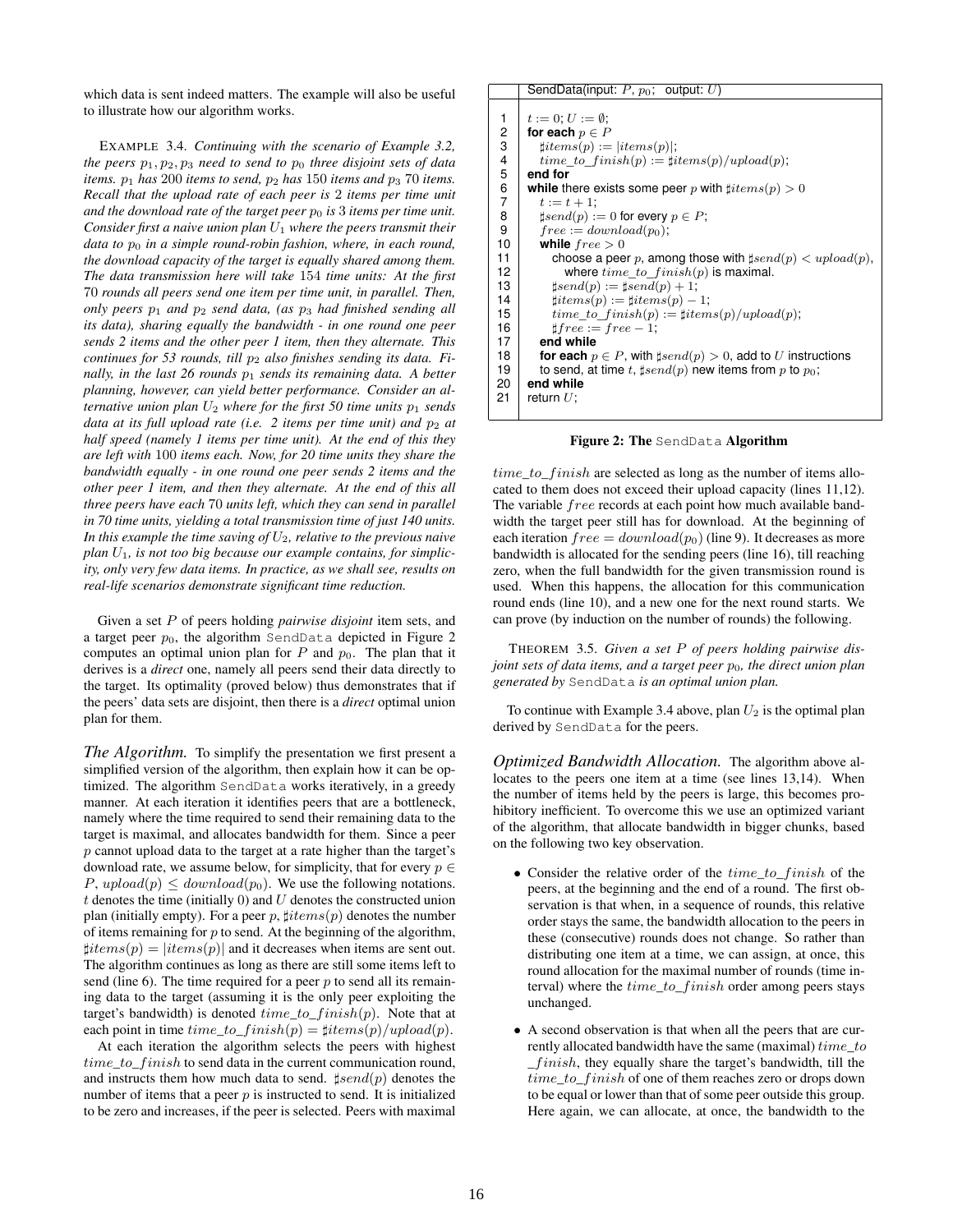peers in this group (for the maximal possible time interval where their  $time\_to\_f inish$  does not drop in the above way), splitting it equally among them. (If the target's bandwidth is not divisible by the number of peers is this set, the reminder is allocated to the different peers in alternation).

When assigning bandwidth chunks in this manner, the algorithm produces a *concise, compact description of the union plan*, and its worst case time complexity drops down to polynomial in the number of *peers*. This is because now the number of bandwidth allocation steps depends only on number of distinct *initial* time\_to\_f inish values of the peers, and these are bounded by the number of peers. (To see this note that each allocation step now makes the current maximal  $time\_to\_f inish$  drop one "step" down to the next lower  $time\_to\_f inish$  value. The number of such steps is as the number of distinct initial time\_to\_f inish values).

Going back to Example 3.4, it is easy to see that plan  $U_2$  contains essentially three bandwidth allocation chunks. The first lasts 50 time units, allocating  $p_1$  and  $p_2$  two thirds and one third of the target's bandwidth, resp. The second lasts 20 time units where  $p_1$ and  $p_2$  share equally the bandwidth. Finally, the third lasts 70 time units, with all the three peers sharing the bandwidth equally.

Observe that the optimized algorithm not only has a lower time complexity but also allows to provide the peers with a very compact specification for their optimal operation plan: the peers only need to be told the start/end time of each chunk, and in what rate they should send data in this time interval.

# 4. COMPACT INFORMATION GATHERING

Let us now examine what information is used by the two-steps algorithm presented in the previous section and how such information can be gathered.

To simplify assume the existence of some *coordinating peer* (this could be the target peer or any other peer in the system) which is responsible for computing the optimal plan and then instructing the peers what data they should send and when. To enable this, three questions need to be addressed: (1) What kind of information the coordinating peer needs in order to compute the plan? (2) What kind of knowledge the peers need in order to execute the plan? and (3) Can we send all of this required data without too much communication cost? We answer these three questions below, in subsections 4.1, 4.2 and 4.3, respectively.

#### 4.1 Deriving the Plan

To derive the plan, the coordinating peer needs to know the upload and download rates of all peers and the size of each equivalence class. The upload and download rates of the peers are easy to obtain by asking the peers. Computing the size of the equivalence classes is more tricky. For each subset of peers  $\hat{P} \subseteq P$ , we need to know how many elements reside on all the peers in  $\hat{P}$  but on no other peers. Or, in other words, what is the size of  $p_{p\in\hat{P}}\text{ items}(p) - \bigcup_{p\in P-\hat{P}}\text{ items}(p).$  There are several techniques proposed in the literature for estimating this size [12, 7]. One simple such method is based on a sampling technique called *bottom-k sketches*[12]. For a set s of items, a bottom-k sketch is a small sample of  $k$  elements from  $s$ . The sample is drawn in a particular way which guarantees, among others, that for any group of item sets  $s_1 \dots s_j$ , the value of  $v = \frac{|s_1 \cap \dots \cap s_j|}{|s_1 \cap \dots \cap s_j|}$  $\frac{|s_1|\dots|s_j|}{|s_1\cup...\cup s_j|}$  (and resp. of  $v_i = \frac{|s_i|}{|s_1 \cup ... \cup s_j|}, i = 1...j$  can be estimated, with high accuracy, using an analogous computation on the samples  $k_1 \ldots k_j$  of the sets, i.e. by  $v' = \frac{|k_1 \cap ... \cap k_j|}{|k_1 \cap ... \cap k_j|}$  $\frac{|k_1 \cap ... \cap k_j|}{|k_1 \cup ... \cup k_j|}$  (and resp.  $v'_i = \frac{|k_i|}{|k_1 \cup ... \cup k_j|}$ ). The

accuracy of the computation can be adjusted by tuning the size  $k$  of the sample. (For details see [12]).

To conclude, note that for all sets,  $|s_1 \cap ... \cap s_j| = |s_i| \frac{v}{v_i}$ , and thus can be estimated by  $|s_i|\frac{v'}{v'}$  $\frac{v'}{v'_i}$ . Considering again the equivalence classes whose size we want to compute, observe that for each S equivalent class, its size, i.e.  $\bigcap_{p \in \hat{P}}$  items(p)  $-\bigcup_{p \in P-\hat{P}}$  items(p) can be computed by the following inclusion-exclusion formula [10]:

$$
\begin{array}{rcl}\n|\bigcap_{p\in\hat{P}}| & - & \sum_{p\in P-\hat{P}}|\operatorname{items}(p)| \\
 & + & \sum_{p,p'\in P-\hat{P}}|\operatorname{items}(p)\cap\operatorname{items}(p')| \\
 & - & \sum_{p,p',p''\in P-\hat{P}}|\operatorname{items}(p)\cap\operatorname{items}(p')\cap\operatorname{items}(p'')| \\
 & + & \cdots \\
 & & \cdots \\
 & & & \cdots \\
 & & & - (+)\bigcap_{p\in P-\hat{P}}\operatorname{items}(p)\big|\n\end{array}
$$

We have seen above that the value of each of the summands in this inclusion-exclusion formula can be estimated using the bottomk sketches of the item sets and the size of each set. Consequently, all that the coordinating peer needs to have in order to estimate the the equivalence classes size is (1) bottom-k sketches from all peers and (2) the sizes of their item sets.

However, if we try to use the equation shown above, as is, we will encounter two problems. First, the number of summands in the formula is *exponential* in the number of peers, and so is the number of the equivalence classes whose size needs to be computed. This may be fine if we have only a few peers to handle, but when dealing with tens or hundreds of peers this may become too heavy computation-wise. Also, in such a case the large number of summands in the formula, and the large number of bottom-k sketches that are intersected in their evaluation, will entail a large accumulated error. This hurdle is inherent, and seems to persist in whichever communication-efficient way we choose to estimate the sizes of the equivalence classes. To alleviate this problem we present below, in Subsection 4.3, an additional heuristic – we show there how to use iterative clustering of the peers such that we are only required to apply the algorithm AssignData for a small number of peers at a time. In such case, bottom- $k$  sketches can be used and can be communicated efficiently. See more details in Section 4.3.

#### 4.2 Executing the Plan

To execute the plan, each peer should know (1) which are the elements it is responsible for, and (2) when, and in what rate, to send them. We have seen at the end of the previous section that (2) can be efficiently communicated to each peer. We thus only need to consider issue (1).

Recall that the AssignData algorithm splits every equivalence class among the peers, with each peer being assigned a range of items for which it is made responsible. (Recall that we assumed, w.l.o.g, that some order relation on the class items exists, and each peer was assigned by the algorithm a range of items, based on this order). Naturally, this range can be easily communicated to the peer. But to identify the specific items in the range, the peer should figure out which of its items belong to the equivalence class.

One simple way to do this, without actually sending all the data items (or their ids) around, is to use *Bloom filters* [5]. A Bloom filter is a compact data structure used to support set membership queries. The space efficiency is achieved at the cost of a small probability of error. A Bloom filter is a bit array of some size  $n$ , where all bits are initially set to zero. It uses  $l$  independent hash functions  $h_1$ ,  $h_2$ .. $h_l$  with output in the range of 1 to n. When an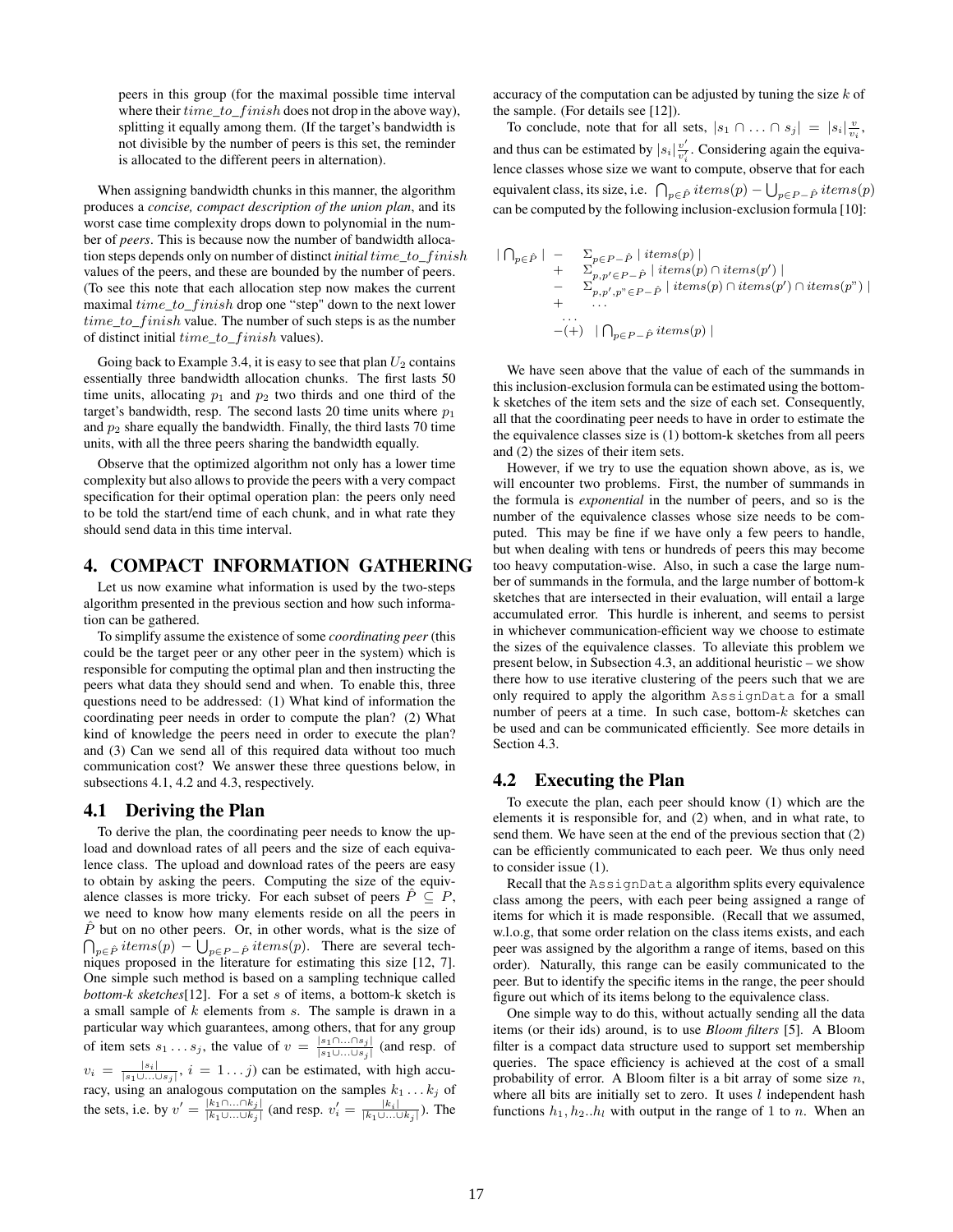item is inserted into the Bloom filter, the  $l$  bits corresponding to the result of the  $l$  hash functions are set to 1. To test if an item belongs to the set, the  $l$  hash functions are evaluated for it. If the corresponding bits in the array are all set to 1 we reply positively. Note that Bloom filters allow for false-positive answers but not for false-negatives. The size of the Bloom filter and the number of hash functions can be tuned to achieve compactness with minimal error probability. Some refined Bloom filter variants that further reduce the probability for error also exist. (For a survey see [6])

Given the Bloom filters of all peers, a peer  $p$  can determine, for each data item  $d \in items(p)$ , which are the other peers  $p' \in P$  s.t.  $d \in items(p')$ , with small error probability. It is important to note, however, that false-positives here may lead a peer  $p$  to wrongly conclude that one of its items resides, and is sent by, some other peer, and not send the item even though it should have. Consequently there is some (very small) probability that some items are omitted from the union result. But as mentioned earlier, in many real life scenarios, some small imprecision in the union result is tolerable if allowing for faster processing. There is still, however, some additional difficulty here. For each peer to have the Bloom filters of all the other  $|P| - 1$  peers,  $|P|(|P| - 1)$  Bloom filters need to be sent around. As in Section 4.1, if we have hundreds of peers this may entail a significant communication overhead. We explain next how this is avoided.

#### 4.3 The c-Cluster Algorithm

The discussion above pointed out two difficulties. One is the potentially high number of equivalence classes that need to be considered for generating the union plan, and the large inclusion-exclusion formulas required for computing their size. The second is the number of Bloom filters that need to be exchanged for executing the plan. The c-Cluster algorithm, described below, alleviate these two problems (at the expense of somewhat compromising the optimality of the plan). The algorithm applies AssignData only to small subsets of the peers at a time, and iterates this until most of the data redundancies are eliminated. Then it applies SendData to derive the union plan. The algorithm is depicted in Figure 3. We next describe it in detail.

The c-Cluster algorithm divides the peers into smaller groups, called clusters, each consisting of c peers, for some  $c > 1$  (line 2). If c does not divide  $|P|$ , the last cluster is the remainder. It then runs AssignData individually for each cluster (line 3). This eliminates redundant data items (within each cluster) and assigns to the cluster peers pairwise disjoint item sets (line 4). Note however that peers in different clusters may still hold redundant items. To further reduce this redundancy, the process is reiterated - new clusters are formed and redundant items within them are eliminated. At each iteration, the clusters are chosen (using the peers' bottom-k samples) so that the elements redundancy among the cluster peers is maximal (to maximize the number of redundant elements eliminated in the iteration).  $\frac{1}{1}$  The process stops when the overall number of redundant items is considered negligible (line 1). At this point SendData is used to determine the best way for the peers to send their assigned items (line 6).

Note that since each cluster contains not more than  $c$  peers, the number of equivalence classes that need to be considered by the procedure AssignData in each cluster (as well as the length of their size formulas) is bounded by  $2<sup>c</sup>$ . So the overall number of equivalence classes considered at each iteration is bounded by  $2^c \lceil \frac{|P|}{c} \rceil$ . Also note that to identify the members of each equiv-

|             | c-Cluster(input: P, $p_0, c > 1, r$ ; output: U)                                             |  |  |
|-------------|----------------------------------------------------------------------------------------------|--|--|
| 1           | while the number of redundant items in $P$ is above<br>the threshold $r$                     |  |  |
| 2           | divide $P$ into pairwise disjoint clusters (subsets of peers)<br>of size $c$                 |  |  |
| 3           | call AssignData for each cluster;                                                            |  |  |
| 4           | for each $p \in P$ ,                                                                         |  |  |
|             | remove from $items(p)$ all the elements that where<br>not assigned to $p$ by the AssignData; |  |  |
|             | end while                                                                                    |  |  |
| 5<br>6<br>7 | call SendData to obtain a union plan $U$ for the peers;                                      |  |  |
|             | return $U$ :                                                                                 |  |  |
|             |                                                                                              |  |  |

Figure 3: The c-Cluster Algorithm

alence class, a peer only needs to obtain the Bloom filter of the cluster members (i.e. c - 1 filters). So the overall number of Bloom filters transmissions in each iteration is  $|P|(c-1)$ . Finally observe that the number of elements held by the peers is reduced at each iteration. Thus smaller Bloom filters can be used to represent their data (without losing accuracy). Consequently, the overall size of the  $|P|(c-1)$  Bloom filters exchanged at each iteration shrinks as the algorithm advances.

We present in the following section experimental results that demonstrate that the algorithm scales well to handle hundreds of peers - our stated target scale. To be applied to larger scales, one may want to use a hierarchy of clusters rather than a flat structure. This is a challenging future research.

Observe that a small cluster size  $c$  entails low computation and communication cost at each iteration, but may require more iterations to sufficiently reduce the overall number of redundant items. A larger c, makes each iteration more expensive, but decreases the number of iterations. To get some intuition on how an optimal  $c$ may be chosen for a given distribution of items to peers, let us look at a simple example.

EXAMPLE 4.1. *Consider a simple scenario where all peers hold the same set of data items and have the same bandwidth. Assuming a "perfect" clustering, at each iteration each cluster identifies* c *copies of each item and eliminates them. So the redundant*  $|P| - 1$  $\mathit{copies}$  of all items are eliminated after approximately  $\log_{c}|P|$  iter*ations, and the algorithm can stop. If we assume that the replicas are eliminated from the peers in an "even" manner, the number of items that each peer holds is also reduced, at each iteration, by a factor of* c*, and so is the size of the Bloom filter that represents them. To summarize, if* bloom(|items(P)|) *denotes the size of the Bloom filter required to record the initial* |items(P)| *peer items, then the overall communication cost for the Bloom filters exchanged by the algorithm is given by the following formula.(To simplify, assume that*  $|P|$  *is a power of c.*)

$$
|P|(c-1)\Sigma_{i=0...log_c |P|-1} \frac{bloom(|items(P)|)}{c^i}
$$
  
= |P|(c-1)bloom(|items(P)|)\Sigma\_{i=0...log\_c |P|-1} \frac{1}{c^i}  
= |P|(c-1)bloom(|items(P)|) \frac{|P|-1}{|P|} \frac{c}{c-1}

*whose value is minimized when*  $c = 2$ *. Our experiments, reported in the following section, indicate that such small cluster sizes are optimal also for other common item distributions.*

#### 5. EXPERIMENTAL EVALUATION

To evaluate our algorithms we implemented them and conducted an experimental comparative study of their performance. Since we

<sup>&</sup>lt;sup>1</sup>We employ a standard greedy clustering algorithm [32] that, in a bottom up manner, joins pairs of peers (then cluster), that are estimated to have largest intersections.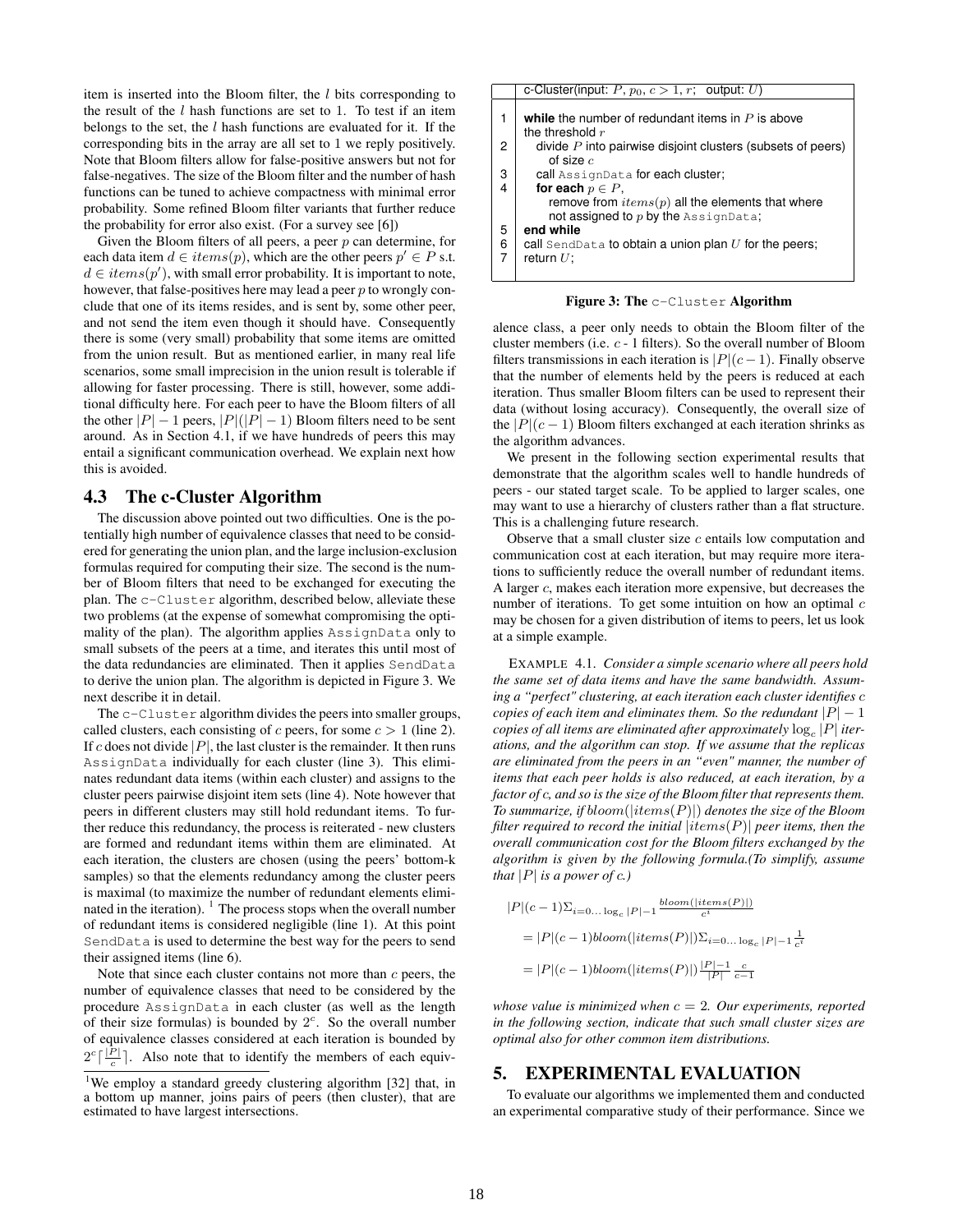could not find any previous algorithms aiming at efficient multiset union, we compared the performance of our algorithm to (1) the classical sets union where peers send their full data sets to the target (with the peers sending data at each round being chosen in a round-robin fashion), and (2) an adaptation of the pair-wise set reconciliation algorithm [23] where we performed multi-set union recursively by first unioning pairs, then unioning the results, again in pairs, etc. This use of pair-wise sets union turned to be worse than the classical union, even when the pairs where chosen manually in an optimal manner so as to eliminate redundancy as early as possible in the union, since many data items ended up transmitted many times (first in the initial pairwise union, then again in the pairwise union of the results, etc.). We thus compare below our results only to the classical union.

*Experimental environment.* All the algorithms presented in the previous sections were implemented and ran on a simulator, written in C++, which can be instantiated with different configurations as explained below. We compared unions performed (1) in a classical manner, (2) using our optimal union plans, and (3) using the c-Cluster algorithm of the previous section. Each of the experiments reported below was run 20 times and the graphs show the average of the results. At each case we also discuss the observed deviation from the average. To measure performance we measured the computation time it took to derive the optimal plan and the time (number of bandwidth rounds) it then took for the target to obtain the data. For the c-Cluster algorithm we also added the number of bandwidth rounds it took the coordinating peer to compute the plan (including obtaining the necessary information from the peers, and disseminating the plan to the peers once computed). Since in all the experiments the computation time for deriving the plan took less than 0.5% of the overall time, we ignore it below and focus on data transmission time. To view the performance gain of our algorithms, relative to classical union, we computed the ratio between the number of bandwidth rounds taken by our algorithms and that of the classical union. We term this number the *performance ratio* (PR) of the experiment. A PR below 1 means that our algorithm performed better than the classical union, and the lower is the PR the better is the performance improvement.

We ran two series of experiments to validate our approach. First, we used synthetic data to vary the main parameters that may affect the performance of our algorithms. Second, we used real data, in the context of a distributed full-text index of Wikipedia documents.

#### 5.1 Experiments on Synthetic Data

The parameters we varied in the experiments are the following. The first two parameters are relevant to all algorithms.

*Item sets.* We ranged the number of sets in the union from 2 to 1000. In each case the sets are assumed to reside on distinct peers with the union request being issued by another target peer. We used three million items and considered uniform as well as Zipfian-like distributions to determine the percentage of items that each peer holds, as well as the items themselves. The k-samples used for the sets consist of 1024 items each. Finally, another parameter that we varied in the experiment is the size of the data items. Small items (e.g. 256 bits) were used to model situations where only item ids are being sent; larger items were used to model scenarios where the items themselves are sent.

*Bandwidth.* We considered various download and upload rates. The results were fairly consistent, thus we show here only a representative sample whose characteristics are similar to that of an ADSL-based environment [1], having upload rate of 75KBps and a download rate of 750KBps.

The following three parameters are relevant only for the c-Cluster algorithm.

*Clusters size.* Recall from that Section 4.3 the size of c affects the amount of computation and communication needed at each iteration, as well as the number of iterations required to sufficiently reduce the overall number of redundant items. In our search for an optimal cluster size, we experimented with varying values of c. In accordance with the empirical analysis demonstrated in Section 4.3, the best performance was observed for  $c = 2$ , and this is what is used in the experiments reported below.

*Replication-level Threshold.* The c-Cluster algorithm works in an iterative manner. In each iteration, clusters are formed, and redundant items are eliminated *within each cluster*. The process stops when the *overall* number of redundant items is considered negligible, i.e. is below a given threshold. A low threshold implies less replicated items, hence less data to be sent, and consequently a more efficient union. But low threshold also means more iterations, hence more use of Bloom filters to identify common items, and consequently higher potential for errors. To understand the tradeoff between performance and accuracy, and choose an adequate threshold, we ran c-Cluster with a varying number of clustering iterations, and analyzed the results.

To see an example, consider the following experiment, where 25 sets are being unioned, with the sets sizes and item distribution to the sets drawn in a uniform manner. (The size of the Bloom filters being used will be discussed below). The performance gain, for varying number of iterations is depicted in Figure 5. Recall that the performance ratio (PR) is the ratio between the performance of the c-Cluster algorithm and that of the classical union. Lower values imply better performance improvement. It is evident that the PR decreases as the number of iterations increases, i.e. the performance gain grows. The improvement speed is drastic in the first bunch of iterations and then becomes marginal. This is because, after a while, most of the redundant items are eliminated. Further iterations bring only marginal benefit.

The corresponding error rate, for the varying number of iterations, is depicted in Figure 4. As expected, we can see that the error increases when the number of iterations increases. The error, and its growth, are marginal for the first bunch of iterations, and then increase.



Figure 4: PR after each iteration

We see that in this experiment stopping after approximately 10 iterations is optimal for achieving both good performance and marginal error. Running a series of such experiments, and analyzing these "optimal" stopping points, we observed they have rather strong characteristics: In cases where the original average number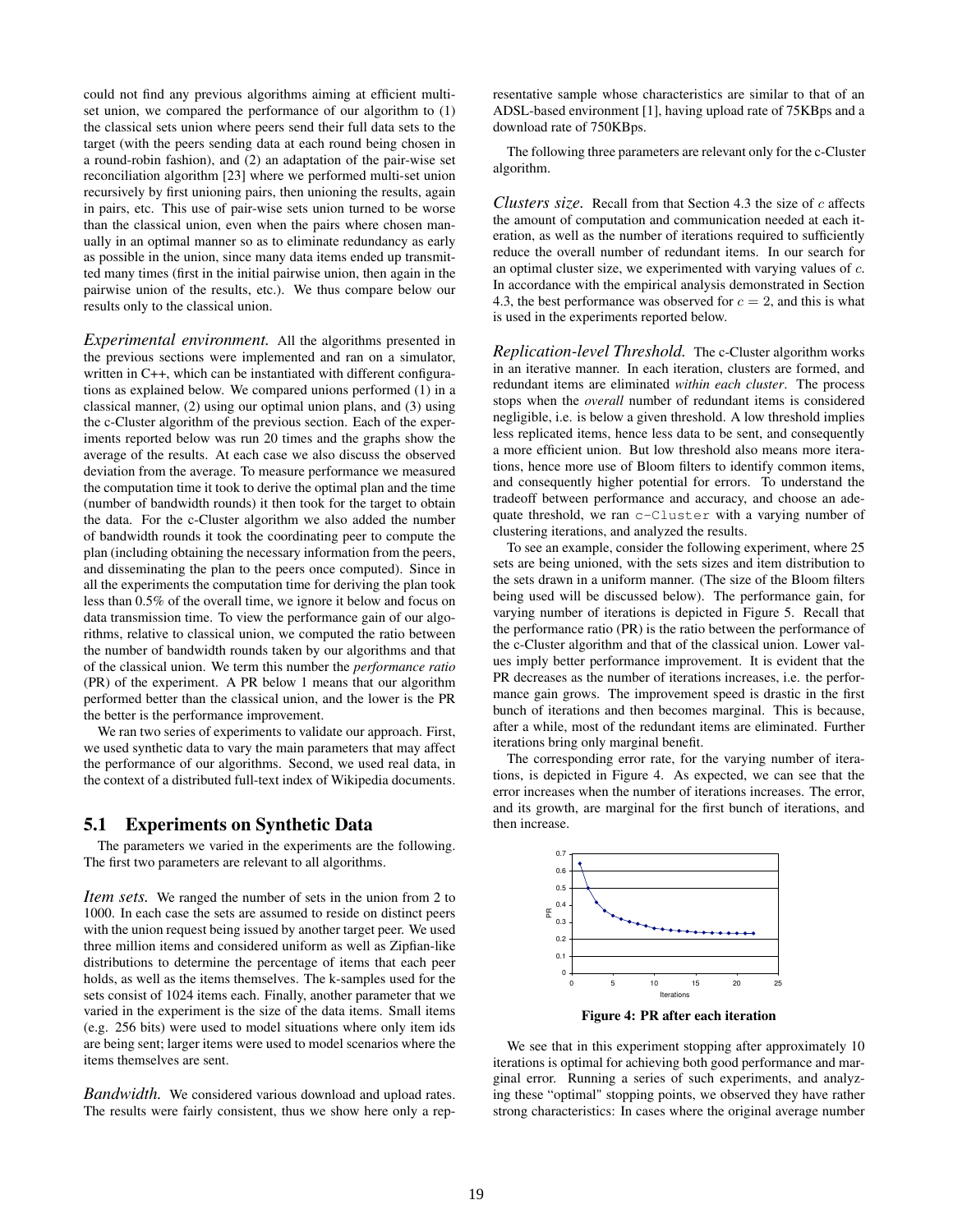

Figure 5: Error rate after each iteration

| bloom filter | error rate $%$ | PR   |
|--------------|----------------|------|
|              | 2.639          | 0.15 |
| 8            | 0.145          | 0.20 |
| 16           | 0.003          | 0.28 |

Figure 6: Bloom filters of varying sizes

of item replicas is not too high (up to 5) the optimal stopping point was close to the ideal state of "one copy per item", with about 1.2 average number of replicas. For cases with higher number of original item copies, getting to such low number of replica requires too many iterations, (hence introduces too much error). The experiments showed that it suffices that the ratio between the original number of replicas and their number at the stopping point is high (about 5 to 1). Our threshold for the remaining experiments was thus chosen following this policy.

*Bloom Filters.* The c-Cluster algorithm uses Bloom filters to determine, at each peer, which elements in  $items(p)$  belong to sets residing on other peers. Large Bloom filters have lower error probability. However, large filters also entail higher communication overhead, hence harm the performance. To better understand the tradeoff, we experimented with Bloom filters of various sizes. A sample such experiment is depicted in Figure 6. We see here the performance ratio (PR) and error rate. In this experiment 25 sets are being unioned, with uniform distribution for sets sizes and assignment of items to sets. (Similar results were observed when varying the number of sets and distributions, hence we omit them here.) In the first (resp. second, third) row, each peer  $p$  uses Bloom filter of size  $4 * |items(p)|$  (resp.  $8 * |items(p)|$ ,  $16 * |items(p)|$ ). We can see that the smaller the bloom filters is, the greater is the performance gain (i.e. the PR value is lower), but the error is higher. Shooting for an average error rate lower than 0.01% we chose to use here the 16 bits per item.

Now that we explained how the c-Cluster parameters were tuned, let us examine the resulting performance gains and error rates. In all the experiments below, unless stated otherwise, we ranged the number of peers (sets in the union) from 2 to 1000. In all cases, from 50 peers and up the results basically did not change and the curves remained horizontal. We thus show in the figures the results up to 65 peers only. We first present the results for uniform distribution then discuss the Zipfian one.

Figure 8 shows the performance gain for the union of a growing number of sets. We see here the performance for small items of 256 bits (essentially the size of a url) and for larger items of size 512 and 1024 bits each. As expected, the larger the items are the higher is the performance gain (i.e. the lower is the PR). This is because more bandwidth is saved when avoiding the transmission of a big item. But even for small items the saving is significant. While the improvement, relative to the classical union, is moderate when just two sets are unioned (20%), we see a significant gain



Figure 7: PR with(out) transfer of auxiliary data

(over 50%) already at five sets, and over 70% improvement when 10 or more sets are unioned. This growing improvement is due to the fact that when a larger number of sets is considered, items may have more replicas, whose elimination speeds up the union. It should be stressed that the variance in the experiments results was small, and in all cases below 10%.

Figure 7 demonstrates which part of the effort is spent on computing the union plan (namely obtaining the bottom-k samples and Bloom filters from the peers, and disseminating the plan to the peers once computed), and which part is spent on the actual union execution. The items here are of size 256, 512, and 1024 bits, resp. For small items the plan computation takes a relatively large portion of the overall execution time. (But still, as we saw in Figure 8 above, even with this overhead the overall execution time is still significantly lower than that of a classical union.) For bigger items, the plan computations time becomes relatively marginal. This is because the transmission time of larger items is higher, while the union plan computation time stays about the same.

The average error, for items of size 256 bits, is depicted in Figure 9. (The error for other item sizes is approximately the same, as it is not affected by the size of the items). In all cases the average error is below 0.008%. It is close to 0.008% when a small number of sets is being unioned (with the exception of the case of two sets, explained below) and decreases significantly as the number of sets grows. This decrease in error is because when a larger number of sets is being unioned, items can have more replicas. Consequently, even if one peer wrongly omits an item, there is a good chance that the item will nevertheless be sent to the target by some other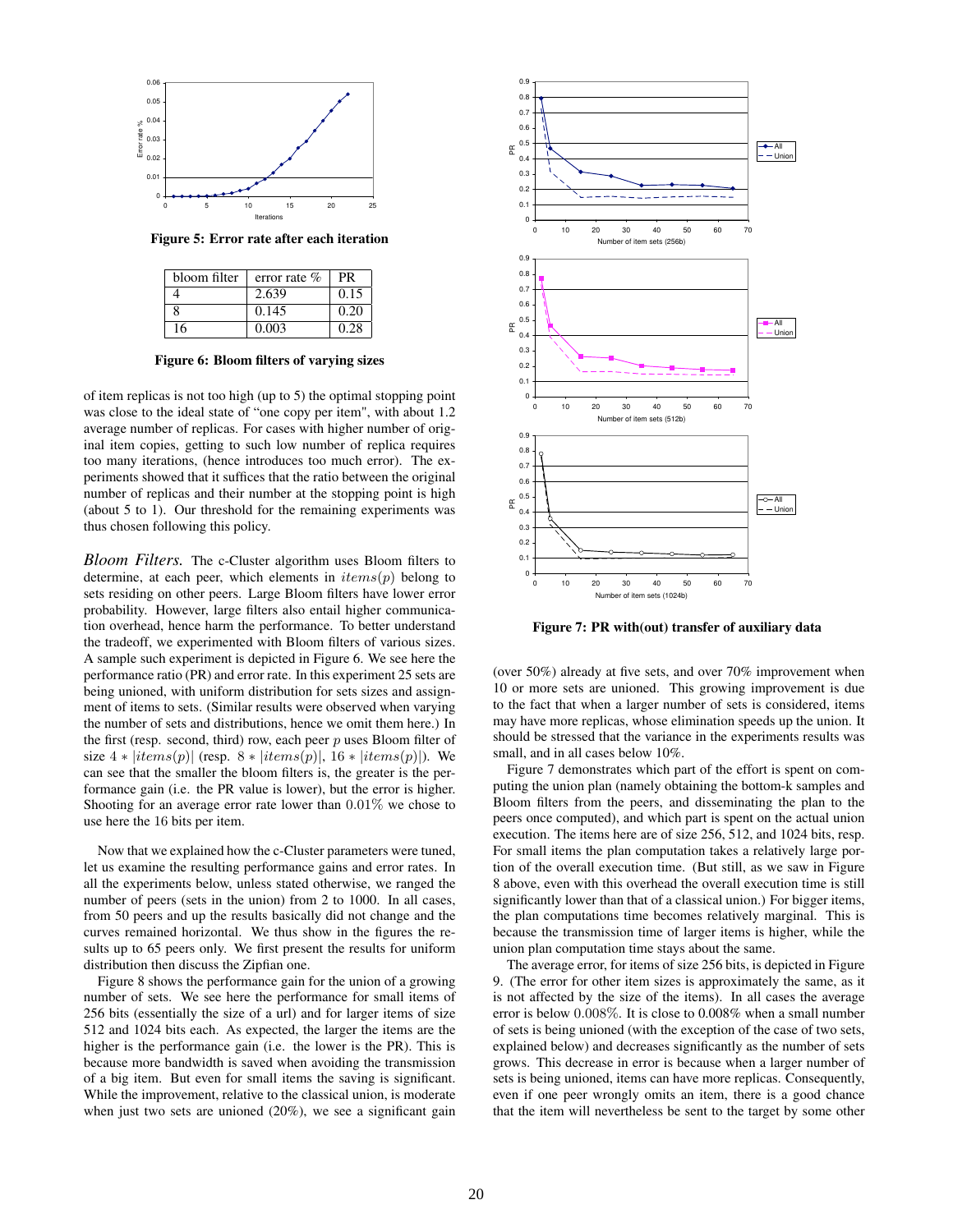

Figure 8: Performance Ratio for growing number of sets



Figure 9: Error rate for growing number of sets

peer. For union of two sets, the error is particularly low since the c-Cluster algorithm performs just one iteration (and a low number of iterations reduces the accumulated error). The figure shows the average error, but in all the experiments the maximal observed error was also very low and below 0.01%.

*Optimal union plans.* It is evident from the experiments above that the c-Cluster algorithm outperforms the classical union. But how far is its performance from the one we could obtain by using an optimal union plan? Figure 10 shows the ratio between the performance of the c-Cluster algorithm and the optimal union, for items of size 256 bits. (The results for other item sizes were similar). The number of unioned sets ranges here from 2 to 13. As expected, for optimal union plans, beyond 13 sets, the number of the equivalence classes became excessively large and computing their size and generating the corresponding plan was too slow. Hence we could not measure the performance. We can see that the c-Cluster algorithm approximates the optimal plan rather well (while being scalable, unlike the optimal union algorithm). The plan computed by the c-cluster algorithm takes at most 1.5 times the optimal one (and this, as we had already seen above, is already significantly more efficient than the classical union).

Our results for Zipfian distributions were consistent with those showed above for uniform distribution. In this set of experiments the peer sizes is determined in zipfian-like distribution, with varying number of small, medium and large peers. Figure 11 shows the performance gain, for the union of a growing number of sets, for three representative experiments. In experiment A the majority of peers are small (each holding 10-20% of the data items). In B the majority of peers are of medium size (20-40% of the data items). In C the majority of peers are large (40-80% of the data items). The items size here is 256b. We can see that the larger the peers the better the improvement (since large peers typically contain common items). But even with a majority of small peers we get 25% improvement already at 5 peers, and it grows significantly with the number of peers. The error rate here, as well as the performance relative to the optimal algorithm, were also consistent with what



Figure 10: Time / optimal plan time

was observed for uniform distributions and are thus omitted.

#### 5.2 Experiments on Real Data

We tested our algorithms in the context of a real life application concerning distributed full text indexing of English Wikipedia documents. The scenario is similar to the one described in the Introduction. The index is based on a on a DHT [16, 28]. For every word  $w$  appearing Wikipedia, it contains some peer  $p_w$  holding the ids of the Wikipedia documents that include the word. The ids here are of 512 bits. The search is synonym-based. In particular, the user can give a word to the system and ask for the documents containing this word or any of its synonyms. To restrict the search, a subset of the synonyms, that best matches the user's particular interest/context, can be specified.

To test the performance of our algorithms, we emulated the above mentioned environment using our simulator. We run a series of experiments where in each experiment we randomly chose 10-15 queries (words). For each query (word)  $w_1$ , we considered its synonyms  $w_2, \ldots, w_n$ , and computed the union of the sets held by  $p_{w_1} \dots p_{w_n}$ . The size of the sets ranged from 20k-70k items (document ids), with the sum of the sizes of the sets involved in each query ranging from 200k-1000k items.

We show below the results obtained for a representative such experiment. For each query (word) in the experiment, we show how many synonyms it has (and thus how many sets were unioned) and what was the average replication level (i.e. in how many of the unioned sets each document id appears). Note that the replication level here essentially reflects the richness of the language used for writing the documents, i.e. how many synonyms are used, on the average, in each document.

Figure 12 shows the performance gain observed for each query (word), with the queries sorted by the observed replication level. We can see that, overall, the replication level is rather moderate, (implying that the language used in the documents is not very rich, with only few synonyms used in each document). Nevertheless, even with this low replication level we get significant performance improvements of more than 40% on the average. We can see that the PR decreases (i.e. the performance gain grows) with the increase in the replication level. Figures 13 shows the same experi-



Figure 11: Performance Ratio for Zipfian distributions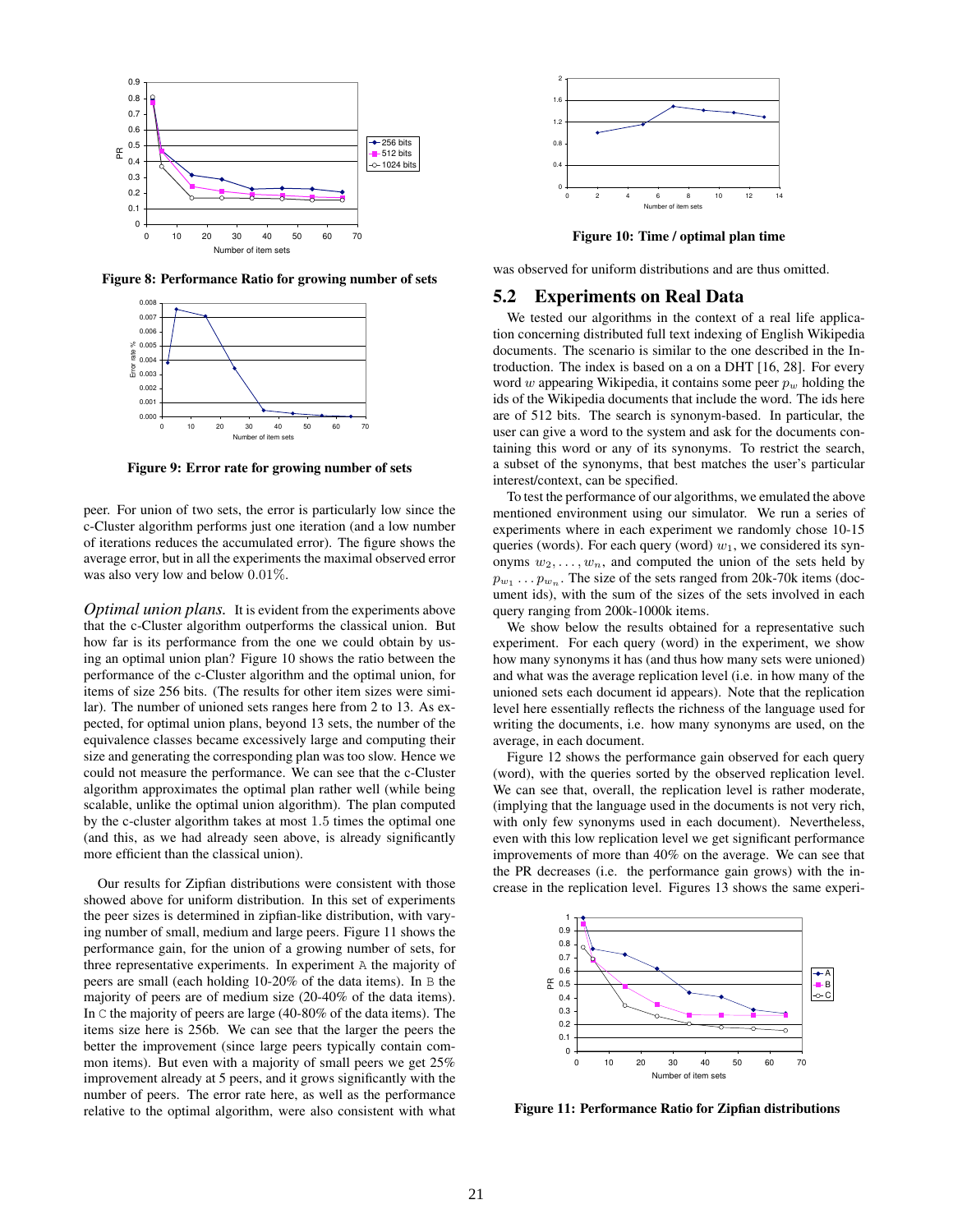ment, only this time the queries are sorted by the number of words' synonyms (namely the number of sets being unioned). Here again we can see an increase in the performance gain (lower PR values) with the increase in the number of sets in the union. This is consistent with our results for synthetic data. Finally, we can see that the error rate, shown in Figure 14, is very low here too, again in accordance with the results on the synthetic data.



Figure 12: PR for varying replication level



Figure 13: PR for varying number of synonyms (unioned sets)



Figure 14: Error rate

# 6. RELATED WORK AND CONCLUSION

We studied in this paper the union of non-disjoint data sets residing on distinct peers. We defined the notion of optimal union plans and presented efficient algorithms for computing and executing such plans. They use a compact, cheap to communicate, description of the data sources, for efficient union computation with reasonable accuracy. We have implemented our algorithms, and showed experimentally that they are extremely effective.

Scheduling problems in query processing over parallel, distributed and P2P databases typically deal with inter-query, inter-operator, and intra-operator parallelism [17, 15]. Our work fits in the last category, offering an optimized parallel implementation of the union

operator. Most works on query optimization in such distributed settings focus on SPJ (select,project,join) queries, employing e.g. semi-join [4] and bloom-join [18] techniques to reduce communication and speed up processing. Efficient aggregate computation has also been studied, e.g. [30]. Our work is complementary to these efforts, allowing for an efficient union/merge of (sub)query results. Previous work performs multi set union by recursively unioning pairs. In contrast we show here that a *direct* optimal union is possible and yields substantial performance gain.

The use of data synopsis, such as bottom-k samples and (variants of) Bloom filters, is common in (distributed) stream processing, e.g. for computing aggregates [19], distributed top-k queries[21], and eliminating redundant items from a single output stream [13, 29]. Developing optimal union plans in a streaming context is a challenging open problem.

As explained in the introduction, the problem of efficient multi set union computation is closely related to that of pairwise setsreconciliation [24]. For both problems, computing the sets intersection is an important ingredient of the solution. Accurate computations of sets intersection in a distributed setting was shown to be hard [33], requiring exchange of data of size at least linear in the size of the input. To bypass this lower bound, sets-reconciliation algorithms use assumptions on the properties of the sets (e.g. bounds on the size of the intersection) or probabilistic solutions. For instance, Minsky et al. [23] use such assumptions to developed a setsreconciliation algorithm with communication complexity logarithmic in the size of the symmetric difference between the sets. The algorithm relays on each peer computing a characteristic polynomial of the entire set, based on factorization and interpolation techniques. The use of factorization, interpolating and in general high order polynomials requires expensive computational tasks, which are not reasonable in our setting where peers serve an extensive number of user queries. Byers et all [8] developed an approximated sets-reconciliation algorithm based on a tree of bloom filters. While lighter computation-wise than [23], the resulting overall error rate is too high for our needs here, and we chose to communicate (wrapped and compressed) Bloom filters for lower error.

Parallel data download is used in many content dissemination and streaming systems [31, 9, 11, 22]. Such systems are often based on peers cooperation, where each peer provides (and obtains) to (from) other needing peers parts of the data - typically a large file - which she (they) had already acquired. Sets reconciliation is used by peers in content dissemination systems to determine which missing pieces of data they can acquire from their neighbors. In all the systems we are aware of, a peer that gets data from several neighbors performs pairwise sets reconciliation with each neighbor separately. This has been shown to be non efficient when neighbors contain overlapping information [9]. The union algorithms presented here can help to improve performance in such situations. It should also be noted that typical content dissemination platforms are designed to download large files and do not perform well when used to downloaded a large number of small items[27]. In contrast, we saw that our union algorithms perform well also for such data.

In information mediation systems data is often gathered from several independent data sources. Removing data redundancies and identifying and reconciling inconsistencies are essential for successful data integration [14]. The redundancies that our algorithms eliminate consist of multiple occurrences of *the same* data items. Complementary object fusion techniques [25, 14] may be used to fuse together distinct items that represent the same real life object.

Our work targets on-line query processing where the computation time is expected to be short and consequently assumes the network constraints to be fairly stable throughout the computation.